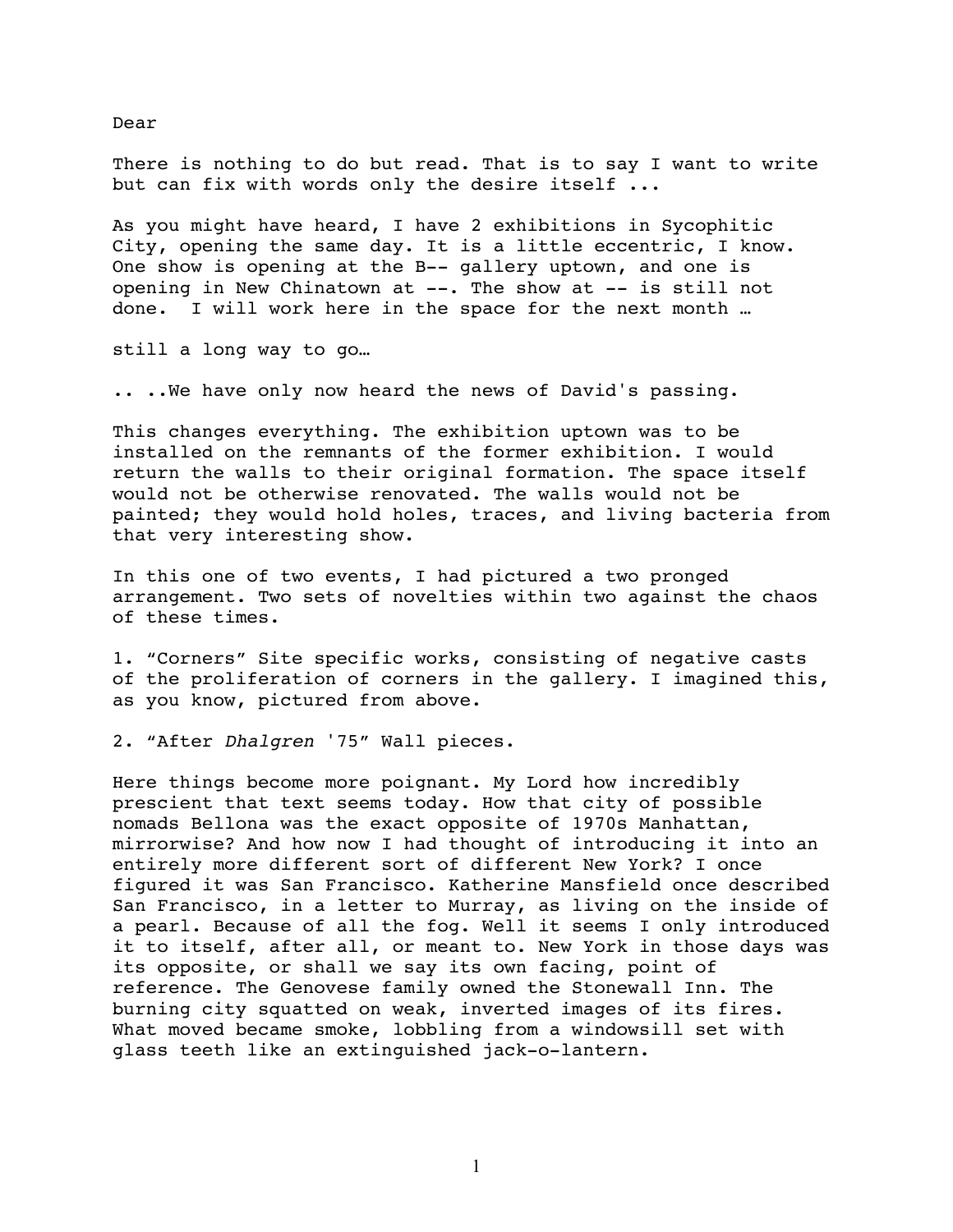I'm sorry. I observe a new mechanics. I am the wild machinist, past destroyed, reconstructing the present. I resort to honesty; I employ cut-ups, of the interventionist Burroughsian sort.

*Dhalgren* came out in '75. What a year for faggots that was. And we took down Nixon too. But man was no longer on the moon and we didn't understand that yet as the parabolic fact it proved to be. Our culture shooting outwards and up had hit the nadir. And now we see it is falling down upon us. First step, indeed. The whole exhibition was going to look the way words looked in those days. Or how they did on that particularly spectacular cover when it first found me.

And who exactly else would have remembered these corners; these points of no return invisible at the time? Kidd never cared about the previous occupants of the hallways he explored. His Bellona was a city that cared not about its past, whose squatters were the current scene. They made their poems from within, made each corner its own.

Is this nostalgia? To those from the Age of *Hogg,* we say search the smoke for the fire's base. Read from the coals neither success nor despair. We say try *Dhalgren.* This edge of boredom is as bright. This is the deceiving warmth that asks nothing. And look what we're left with today. What use can any of us have for two moons? The miracle of order has run out. This circle in all, this change in changing winterless, a dawn circle with an image of, an autumn change with a change of mist.

Did you hear that story that SRD lost an original notebook of a late draft in San Francisco? I read it in my old papers. Or was it AskJeeves? I won't even say where I found it. This is so strange, but in the interview it's treated like nothing:

*INTERVIEWER: Forty years ago, when you were traveling on the West Coast, you lost a notebook with some forty-two pages of a late draft of* Dhalgren. *What was it like to reconstruct the novel? Did the story change as a result?*

*DELANY: I plan things out pretty meticulously. It was simply three weeks of hard, boring work, re-creating the lost pages. If the National eighty-page spiral notebook had ever turned up in the back balcony of the Empire theater on Market Street in San Francisco, where inadvertently I'd left it, many of the paragraphs would be, I suspect, all but word-for-word identical with the reconstructed version of the book.*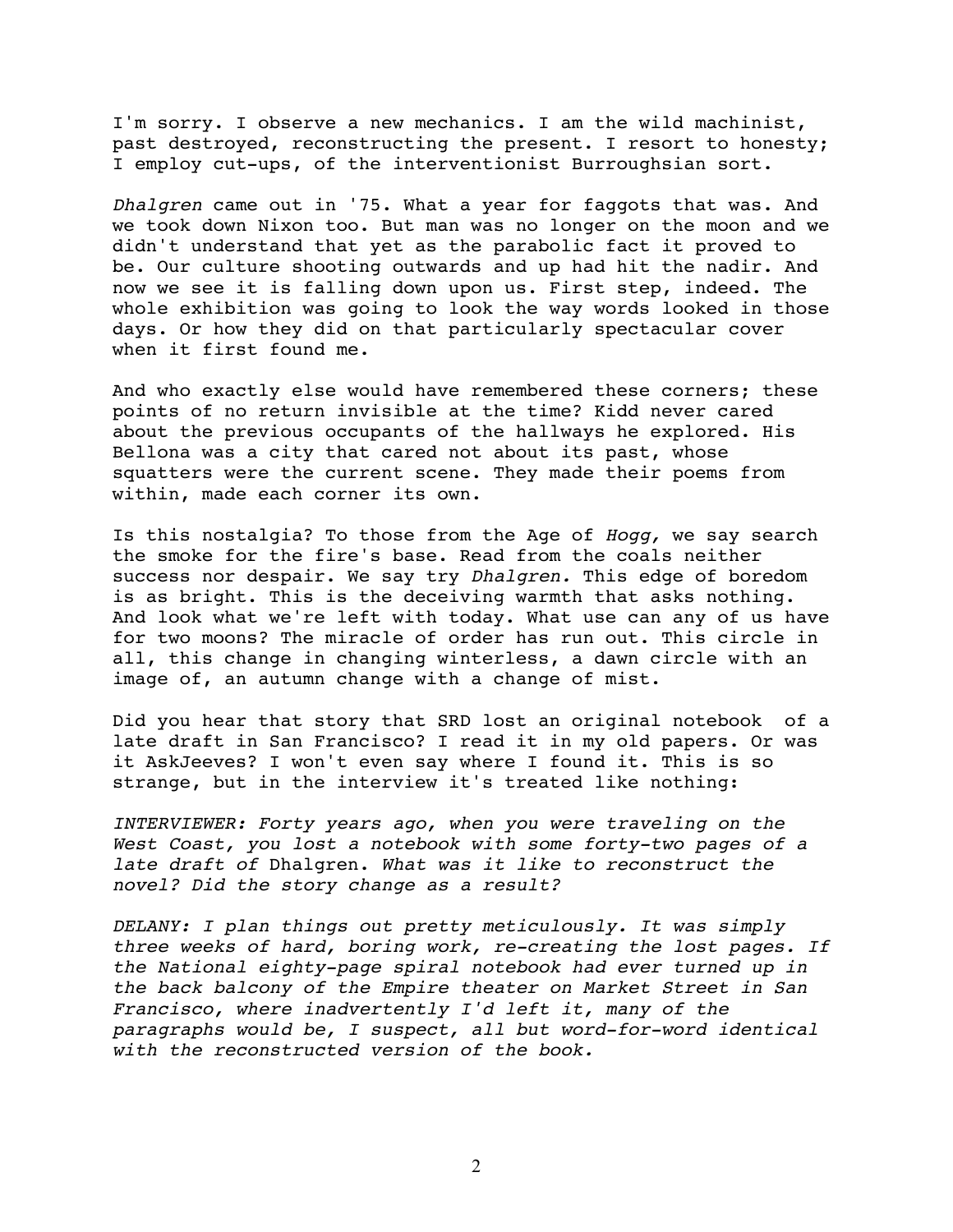Well that's interesting. For we couldn't help wondering of course when we were reading it if it might be the author's own notebook which Kidd finds, keeps and transforms into poetry. But now that doesn't make sense on several levels. Almost nothing now makes sense. Remember that scene in the department store when Kidd seemingly saves the day in a conflict started for no reason that has no particular outcome whatsoever, except this one: He sees himself in the mirror?

Kidd's not at all as we expect, or he expects either (though of course we accept that from a character who can't remember his own name). I mean there's only really a beard and glasses and that ear-ring -- but it strikes us as odd as it does him. We had to assume it was Samuel R. Delany himself beaming into his character's brain through a mirror, straight from Edgar A. Poe's 1844 *Extra Sun*. So yeah that must have been it. He was looking for that notebook all along, creating this whole book in that process.

*Except for this new small matter of it being a "late draft" in a notebook in which nothing was actually lost....*

Well that returns us only to our mirror I'm afraid. As to whom Kidd sees reflected in instead of himself, why it must only be One rather despicable beast of a man altering that world which he could possibly see. So it is said by some. Others compare him to a second moon impossibly beheld in the sky behind our own. It's *he* who is seen there, either way. Remember? George Harrison is the author of the real notebook.

You know, George Harrison, the big colored man? On the corner, wearing *black-framed glasses* [my italics], workshoe heels wedged in a deep tenon, elbows on the knees of soiled khaki coveralls, and reading *The Times*, sat George Harrison. Big Brother himself (and a small brass ring in one ear!). On a billboard, some six by sixteen feet, George Harrison, naked, in near silhouette before a giant lunar disk, craned his head to search or howl or execrate the night. George Harrison as the moon. George in cycle drag. George in the forest. The three aspects of George. I remember you telling me he was the very opposite of G-d. You attached every horrible thing to him. You asked: "Why -- I still don't understand -- are you so hung up on him?"

*Shortly after midnight, the moon and something called George, easily enough to mistake for a moon, shone briefly on Bellona.* Well now you see, don't you? George Harrison as the new moon. George in the light of an extra sun.